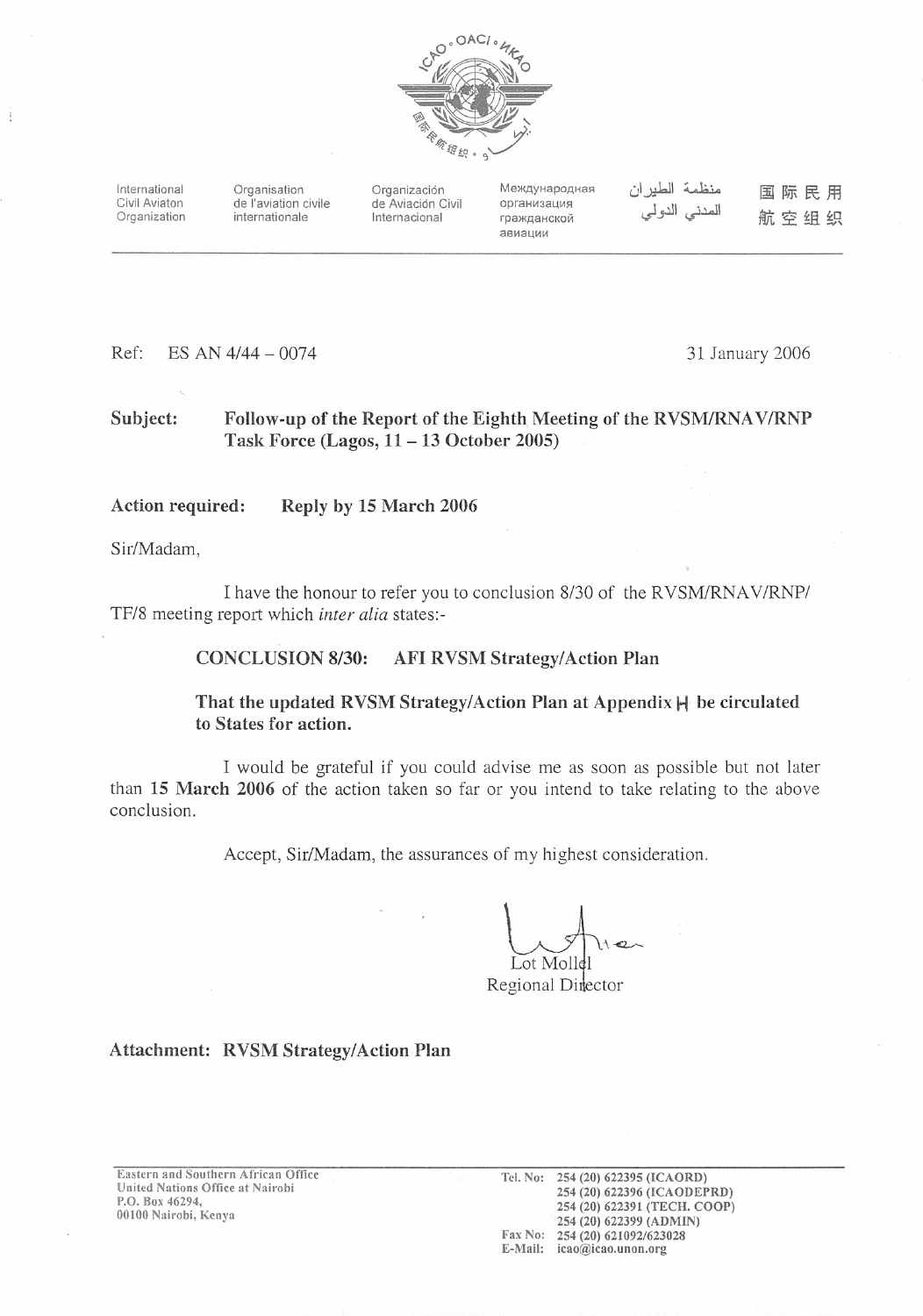# **AFI RVSM STRATEGY/ACTION PLAN FOR IMPLEMENTATION OF REDUCED VERTICAL SEPARATION MINIMA IN THE AFRICA-INDIAN OCEAN REGION**

**OCTOBER 2005**

**Prepared by the Secretary of the RVSM/TF**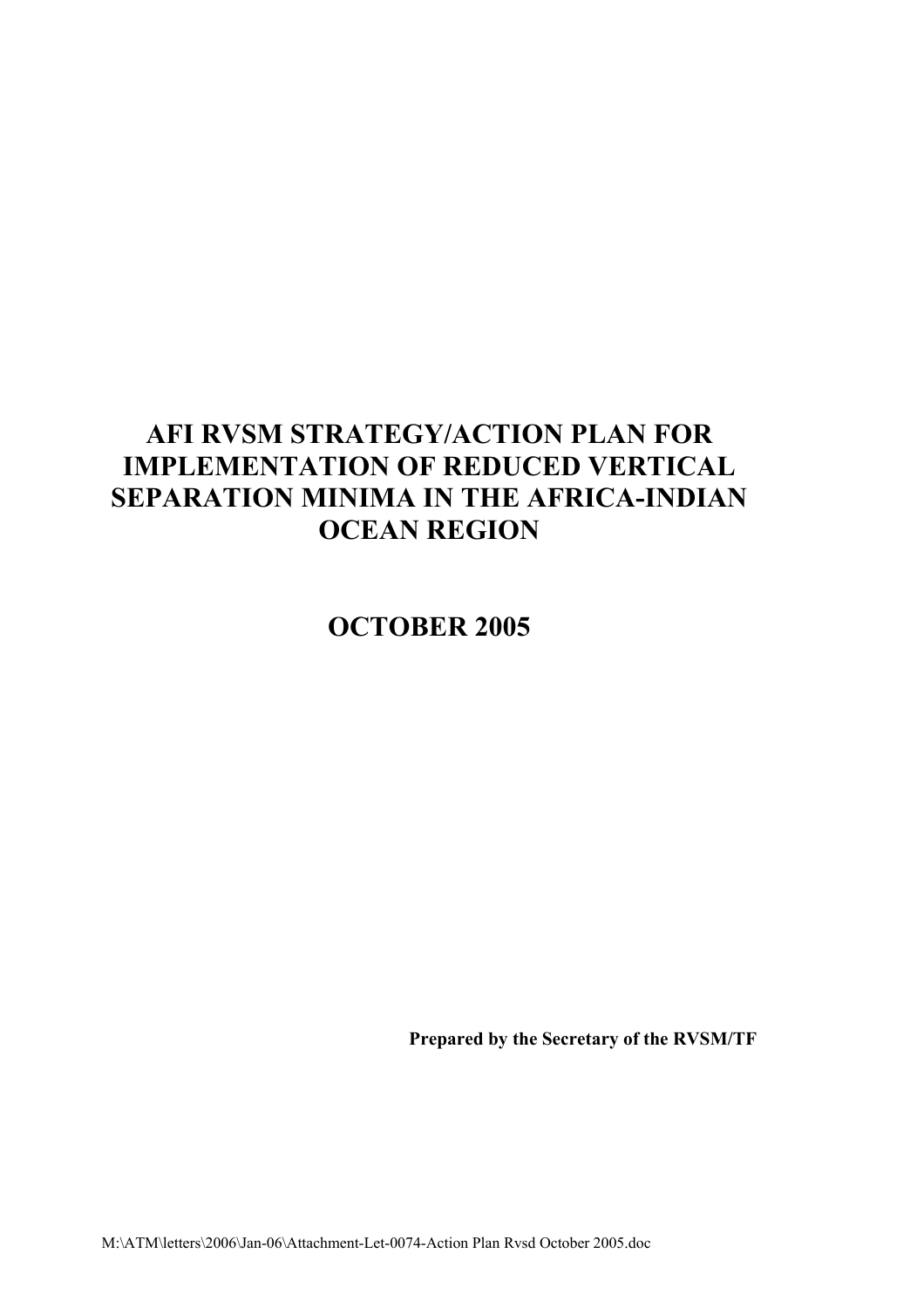|                         | AFI RVSM IMPLEMENTATION STRATEGY/ACTION PLAN                                                           |                                       |                                                 |                                                                           |                                                                                                        |  |  |
|-------------------------|--------------------------------------------------------------------------------------------------------|---------------------------------------|-------------------------------------------------|---------------------------------------------------------------------------|--------------------------------------------------------------------------------------------------------|--|--|
| ID                      | <b>Description</b>                                                                                     | <b>Target Date</b>                    | <b>Status</b>                                   | <b>Resources</b>                                                          | Remarks                                                                                                |  |  |
|                         | Program Management                                                                                     |                                       |                                                 |                                                                           |                                                                                                        |  |  |
| 1                       | Agree on structure of TF to enable efficient<br>handling of specialist technical tasks                 | 21/11/03                              | Completed                                       | <b>Secretariat Support</b><br>Team: ASECNA, SA,<br>IATA, Nigeria, Tunisia | <b>Completed 21 Nov 2003</b>                                                                           |  |  |
| $\mathbf{2}$            | <b>RVSM SIP Report</b>                                                                                 | 21/11/03                              | Completed                                       | <b>RVSM/ITF2</b>                                                          | Completed 21 Nov 2003                                                                                  |  |  |
| 3 <sup>1</sup>          | <b>RVSM/RNAV/RNP TF/2 Meeting</b>                                                                      | 21/11/03                              | Completed                                       | <b>RVSM/ITF2</b>                                                          | Completed 21 Nov 2003                                                                                  |  |  |
| $\overline{\mathbf{4}}$ | <b>Identify resources for performing specialist</b><br>technical tasks                                 | 21/11/03                              | Completed                                       | <b>RVSM/ITF2</b>                                                          | Completed 21 Nov 2003                                                                                  |  |  |
| 5                       | Investigate methods of funding any outside<br>assistance required                                      | 31/03/04                              | Completed                                       | <b>ICAO/IATA</b>                                                          | To address future funding<br>as/when required                                                          |  |  |
| 6                       | Finalize the RVSM Implementation Strategy/<br><b>Action Plan</b>                                       | 31/12/03                              | Completed                                       | <b>ICAO</b>                                                               | <b>Sent 05 Dec 2003</b>                                                                                |  |  |
| 7                       | <b>Circulate RVSM Implementation</b><br><b>Strategy/Action</b><br><b>Plan for comments from States</b> | 5/01/04                               | Completed                                       | <b>ICAO</b>                                                               | <b>Sent 05 Dec 2003</b>                                                                                |  |  |
| 8                       | Doc 7030 amendment Proposal<br>b) Circulate proposal to States<br>(c) ANC Approval                     | 01/06/04<br>15/06/04<br><b>May 06</b> | Completed<br>Completed<br>In<br><b>Progress</b> | <b>ICAO</b><br><b>ICAO</b><br><b>ICAO</b>                                 | * Completed 31 May<br>* Approval draft by (TF/6)<br>*Approval final draft by TF/9<br><b>March 2006</b> |  |  |
| 9                       | <b>States comments on RVSM implementation</b><br><b>Strategy/Action Plan</b>                           | $31/-3/04$                            | Completed                                       | <b>States, ICAO</b><br><b>RVSM/ITF3</b>                                   | <b>Completed 31 March 04</b>                                                                           |  |  |
| 10                      | <b>Regional RVSM informational Website</b>                                                             | 31/03/04                              | Completed                                       | <b>IACO/IATA/States</b>                                                   | <b>Completed 1 Feb 04</b>                                                                              |  |  |
| 11                      | <b>RVSM Seminar/RVSM ITF3</b>                                                                          | 19-22/04/04                           | Completed                                       | <b>ICAO</b>                                                               | <b>Completed on Time</b>                                                                               |  |  |
| 12                      | <b>RVSM Seminar /RVSM/ITF/4</b>                                                                        | 26-30/07/04                           | Completed                                       | <b>ICAO/RVSM ITF/4</b>                                                    | <b>Completed on Time</b>                                                                               |  |  |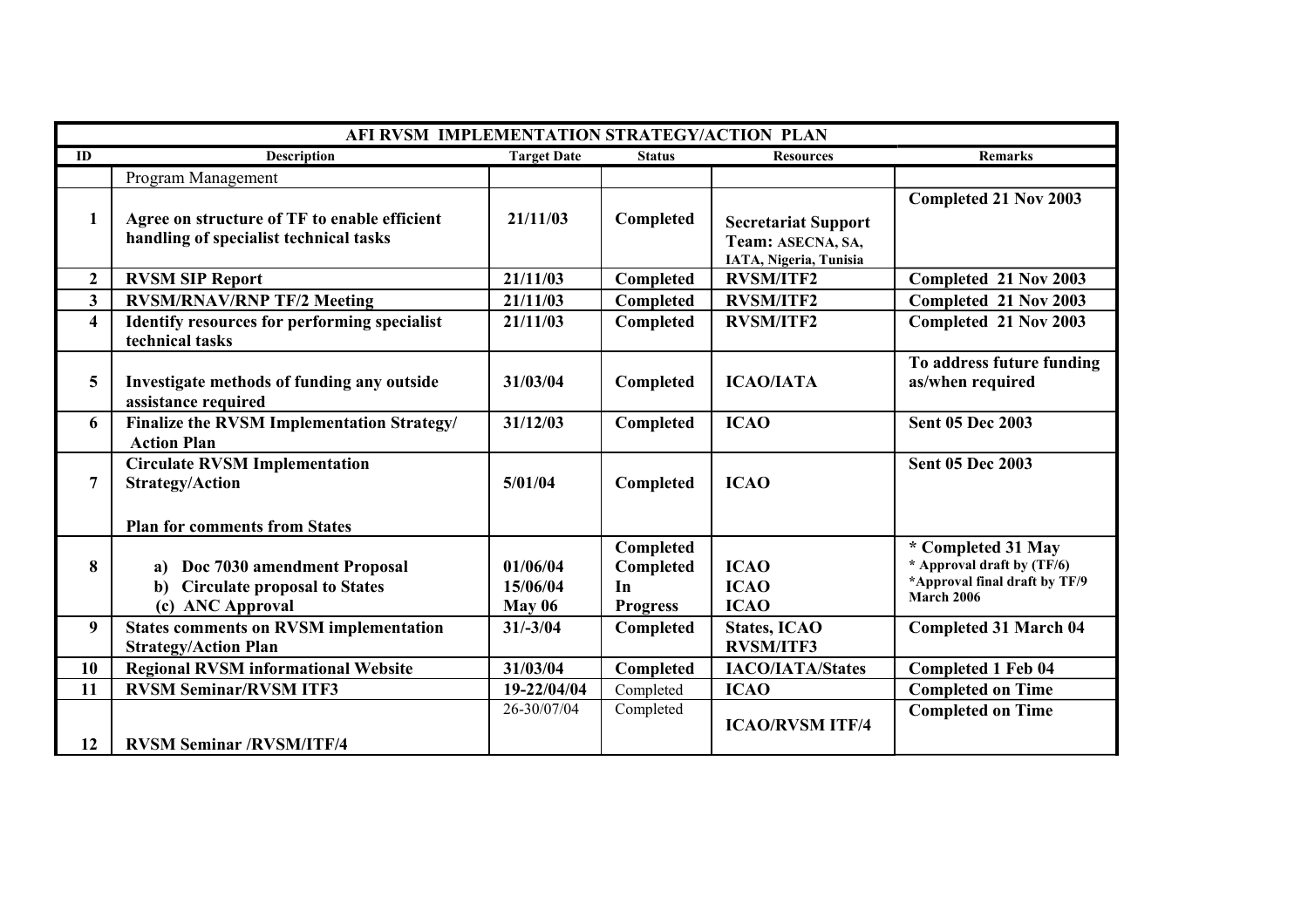| AFI RVSM IMPLEMENTATION STRATEGY/ACTION PLAN |                                                                                     |                                     |                        |                                          |                              |  |
|----------------------------------------------|-------------------------------------------------------------------------------------|-------------------------------------|------------------------|------------------------------------------|------------------------------|--|
| ID                                           | <b>Description</b>                                                                  | <b>Target Date</b>                  | <b>Status</b>          | <b>Resources</b>                         | <b>Remarks</b>               |  |
|                                              |                                                                                     |                                     |                        |                                          |                              |  |
| 13                                           | <b>Coordination and harmonization of procedures</b><br>with adjacent Regions        | Ongoing                             | Ongoing                | <b>ICAO</b> and AFI<br><b>RMA</b>        | <b>Continuous contact</b>    |  |
| 14                                           | States to send AIC to notify their intention to<br><b>Implementation of RVSM</b>    | <b>Oct 05</b>                       | In<br><b>Progress</b>  | <b>ICAO/States</b>                       | <b>Continuous</b>            |  |
| 15                                           | <b>Confirm target AIRAC implementation date</b><br>(AIP Supplement to be published) | <b>Oct 05</b>                       | In<br>progress         | <b>ICAO/States</b>                       | TF8 to review<br>requirement |  |
| 16                                           | <b>Regional RVSM implementation status reports</b>                                  | Ongoing                             | Ongoing                | <b>ICAO</b>                              | <b>Monthly</b>               |  |
| 17                                           | <b>State Readiness Assessment, CRA, PISC,</b><br>Doc.7030                           | <b>March</b><br>2006                | In<br><b>Progress</b>  | <b>ICAO</b>                              | TF/9                         |  |
| 18                                           | <b>RVSM/ARTF/5</b>                                                                  | 15-16/11/04                         | Completed              | <b>ICAO/RVSM ITF/5</b>                   |                              |  |
| 19                                           | <b>RVSM/ARTF/6</b>                                                                  | 25-27/05/05                         | Completed              | ARTF/6                                   |                              |  |
| 20                                           | <b>RVSM/ARTF/7</b><br>ATS/AIS/SAR/SG/8                                              | 08-09/08/05<br>10-12/08/5           | Completed<br>Completed | ARTF/7<br>ATS SG/8                       |                              |  |
| 21.                                          | <b>RVSM/ARTF/8 and RVSM Seminar</b>                                                 | $10 - 14$<br><b>October</b><br>2005 | Completed              |                                          |                              |  |
| 22.                                          | <b>RVSM/ARTF/9 meeting</b>                                                          | March 06                            | In<br><b>Progress</b>  | <b>ARTF</b>                              |                              |  |
| 23.                                          | <b>RVSM TF/10 meeting and GO/NO GO meeting</b>                                      | June 06                             | In<br><b>Progress</b>  | <b>States and</b><br><b>Stakeholders</b> | TF/10 to confirm date        |  |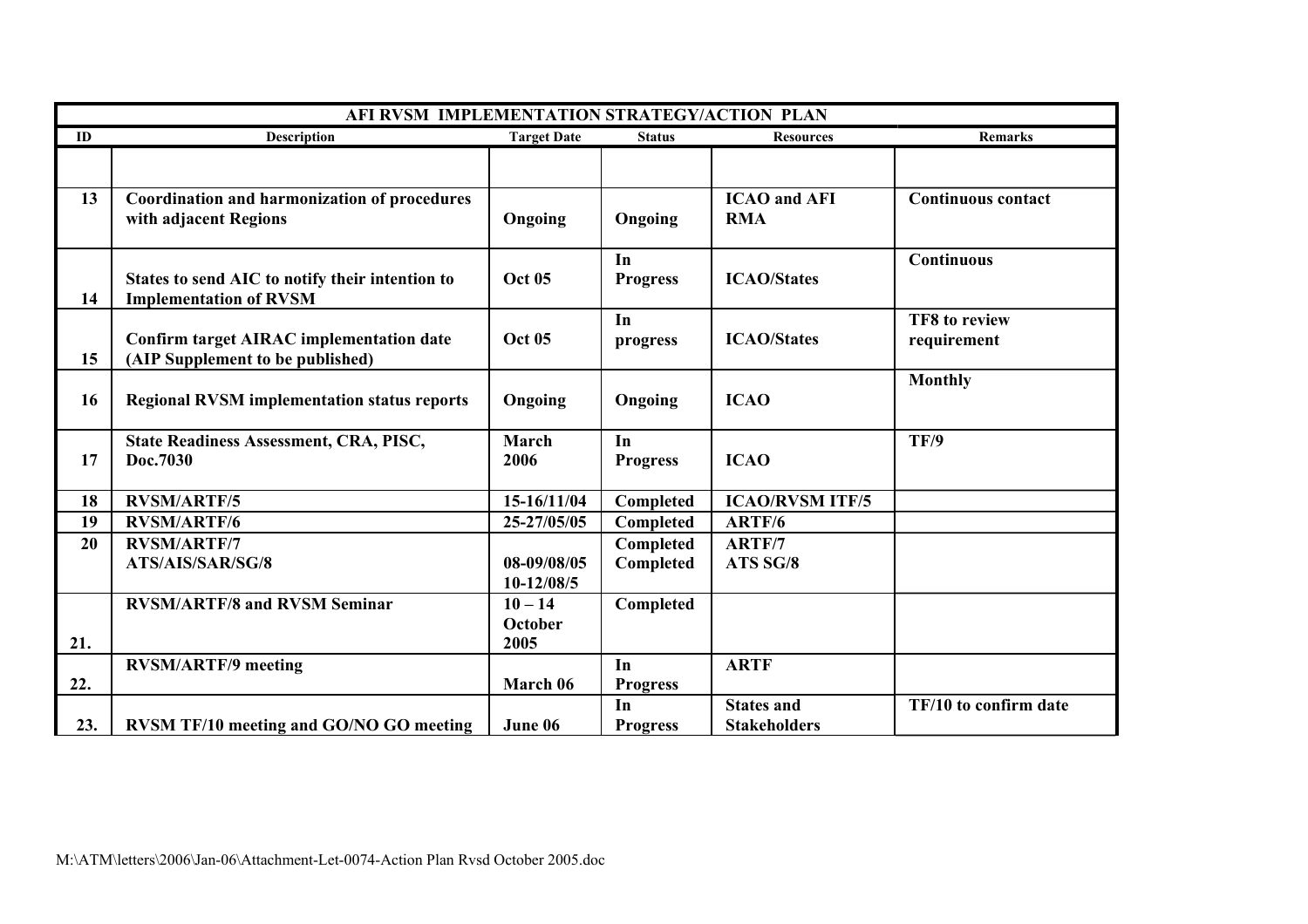| AFI RVSM IMPLEMENTATION STRATEGY/ACTION PLAN |                                                     |                    |                 |                       |                                   |  |
|----------------------------------------------|-----------------------------------------------------|--------------------|-----------------|-----------------------|-----------------------------------|--|
| ID                                           | <b>Description</b>                                  | <b>Target Date</b> | <b>Status</b>   | <b>Resources</b>      | <b>Remarks</b>                    |  |
|                                              |                                                     |                    | In              |                       | TF/10 and GO/NO GO                |  |
| 24                                           | <b>Publish Trigger NOTAM</b>                        | June 06            | <b>Progress</b> | <b>States</b>         | meeting to confirm date           |  |
|                                              |                                                     | <b>TBA</b>         |                 |                       | TF8                               |  |
| 25                                           | Develop switch over plan                            | <b>ARPO</b>        |                 | <b>ICAO</b>           |                                   |  |
|                                              |                                                     |                    |                 |                       |                                   |  |
|                                              | <b>Aircraft Operations and Airworthiness</b>        |                    |                 |                       |                                   |  |
|                                              | <b>Regional OPS/Airworthiness RVSM Guidance</b>     |                    |                 |                       | Sent 05 Dec 2003 to states        |  |
| 26                                           | Doc                                                 | 21/11/03           | Completed       | <b>ICAO</b>           | for action.                       |  |
| 27                                           | <b>Develop regional Pilot Training RVSM</b>         | 30/04/04           | Completed       | <b>IATA</b>           | <b>Sent to States for action</b>  |  |
|                                              | <b>Guidance Material</b>                            |                    |                 |                       | May 2004.                         |  |
|                                              | <b>Aircraft Operational approval process</b>        |                    |                 |                       | <b>Sent to States for action</b>  |  |
| 28                                           | guidelines                                          | 31/05/04           | Completed       | <b>States, ICAO</b>   | <b>June 2004.</b>                 |  |
|                                              |                                                     |                    | In              |                       | <b>Continuous</b>                 |  |
| 29                                           | <b>Aircraft RVSM Approval Survey</b>                | <b>On Going</b>    | progress        | <b>ICAO/States</b>    |                                   |  |
|                                              |                                                     |                    |                 |                       | Airworthiness training to         |  |
|                                              |                                                     |                    | In              |                       | be provided for State             |  |
| 30                                           | Ensure aircraft/operator approval process           | <b>On Going</b>    | progress        | <b>ICAO/ARMA/IATA</b> | authorities                       |  |
|                                              | <b>Air Traffic Management</b>                       |                    |                 |                       |                                   |  |
|                                              |                                                     |                    |                 |                       | <b>States to complete by June</b> |  |
| 31                                           | <b>National RVSM plan</b>                           | 31/03/04           | Ongoing         | <b>States, ICAO</b>   | 2006.                             |  |
|                                              |                                                     | 12-23-09-          | In              |                       |                                   |  |
| 32                                           | <b>National Safety Plan Validation Panel</b>        | 05                 | progress        | <b>ARMA/IATA/ICAO</b> |                                   |  |
| 33                                           | <b>APIRG/15 Consideration of TF Reports</b>         | 25-30-9-05         | Completed       | <b>ICAO</b>           |                                   |  |
| 34                                           | <b>Regional ATC OPS Manual</b>                      | 31/03/04           | Completed       | <b>ICAO</b>           | Sent to States $-05/05/04$        |  |
| 35                                           | Determine the limits of RVSM airspace               | 30/06/04           | Completed       | States/ICAO           | TF4 verified limits.              |  |
| 36                                           | <b>Regional ATC Training Program &amp; Guidance</b> | June 06            |                 |                       | <b>Instructor training</b>        |  |
|                                              | <b>Material</b>                                     |                    | <b>On Going</b> | <b>States</b>         | completed. Refresher              |  |
|                                              |                                                     |                    |                 |                       | <b>Retraining necessary for</b>   |  |
|                                              |                                                     |                    |                 |                       | all ops staff                     |  |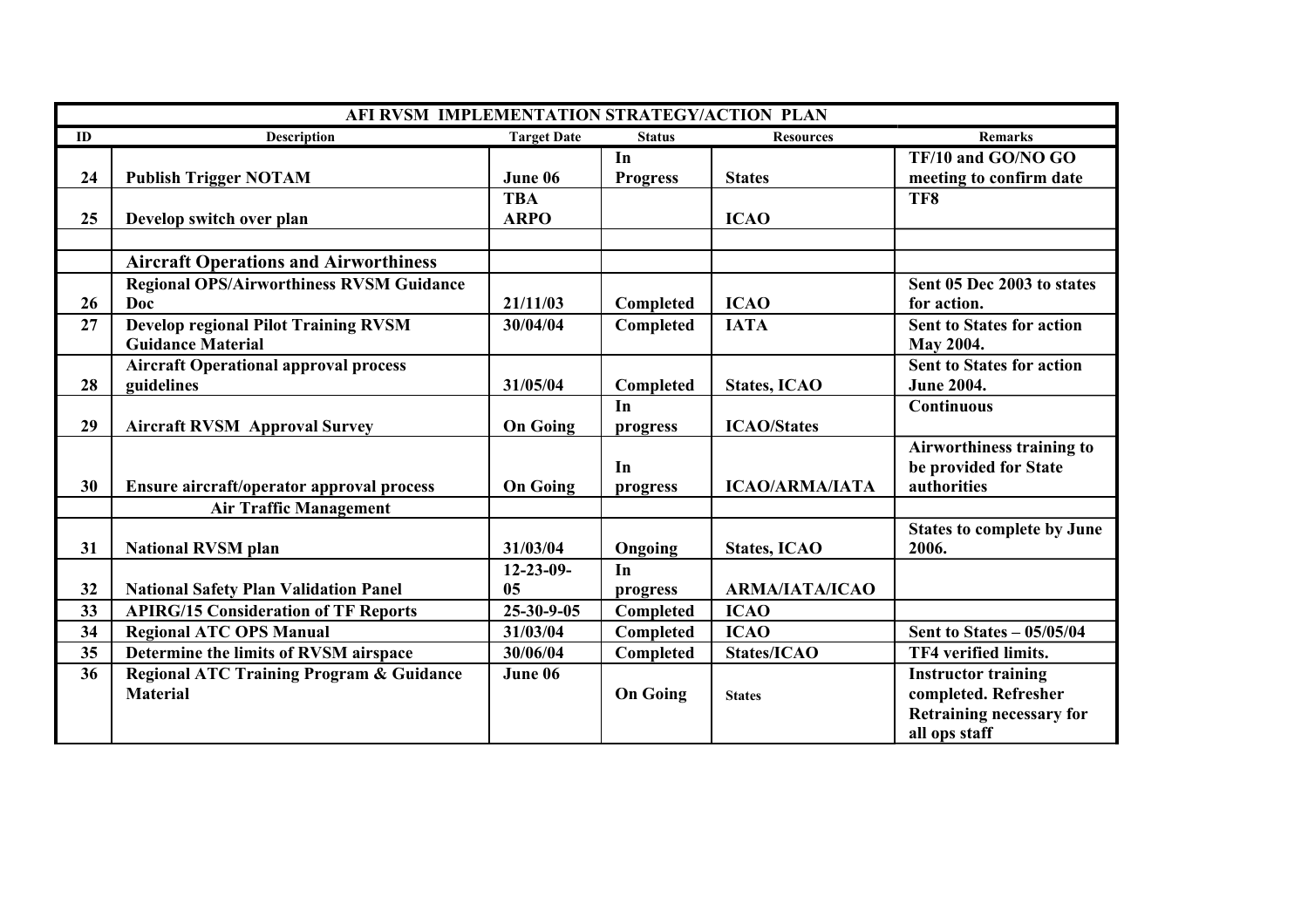| AFI RVSM IMPLEMENTATION STRATEGY/ACTION PLAN |                                                                                                                                   |                                   |                       |                         |                                         |  |
|----------------------------------------------|-----------------------------------------------------------------------------------------------------------------------------------|-----------------------------------|-----------------------|-------------------------|-----------------------------------------|--|
| ID                                           | Description                                                                                                                       | <b>Target Date</b>                | <b>Status</b>         | <b>Resources</b>        | <b>Remarks</b>                          |  |
|                                              |                                                                                                                                   |                                   |                       |                         |                                         |  |
| 37                                           | <b>Simulations to assess ATC workload and</b><br>possible<br>need for airspace/air route Sector changes                           | March 06                          | In<br><b>Progress</b> | <b>States</b>           | <b>In National RVSM Plan</b>            |  |
| 38                                           | <b>Letters of Agreement</b>                                                                                                       | March<br>2006                     | Completed             | <b>States</b>           | <b>Specimen LOA sent to</b><br>States.  |  |
| 39                                           | <b>Military aviation preparation</b>                                                                                              | March 06                          | In<br>progress        | <b>States</b>           | <b>In National RVSM Plan</b>            |  |
| 40                                           | <b>National RVSM Regulatory Material</b>                                                                                          | March 06                          | In<br>progress        | <b>States, ICAO</b>     | To Identify requirements                |  |
| 41                                           | <b>States assess the impact of RVSM</b><br>implementation on controller automation<br>systems and plan for upgrades/modifications | Sept 05                           | In<br>progress        | <b>States</b>           | <b>In National Plan</b>                 |  |
| 42                                           | Collect weather and turbulence data for<br>analysis                                                                               | 31/05/05                          | Completed             | <b>ARMA ICAO/States</b> | TF/7                                    |  |
|                                              | <b>States to conduct local ATC RVSM</b><br>a)<br>training<br>b) Re-training for all operational Staff                             |                                   |                       |                         |                                         |  |
| 43                                           |                                                                                                                                   | <b>May 06</b><br><b>July 2006</b> | In<br>progress        | <b>States</b>           | TF/10 and GO/NO GO<br>meeting June 2006 |  |
|                                              | <b>RVSM Safety Assurance</b>                                                                                                      |                                   |                       |                         |                                         |  |
| 44                                           | Conduct preliminary data collection and<br>readiness                                                                              | <b>On Going</b>                   | In<br>progress        | <b>ARMA/ICAO</b>        | Ongoing                                 |  |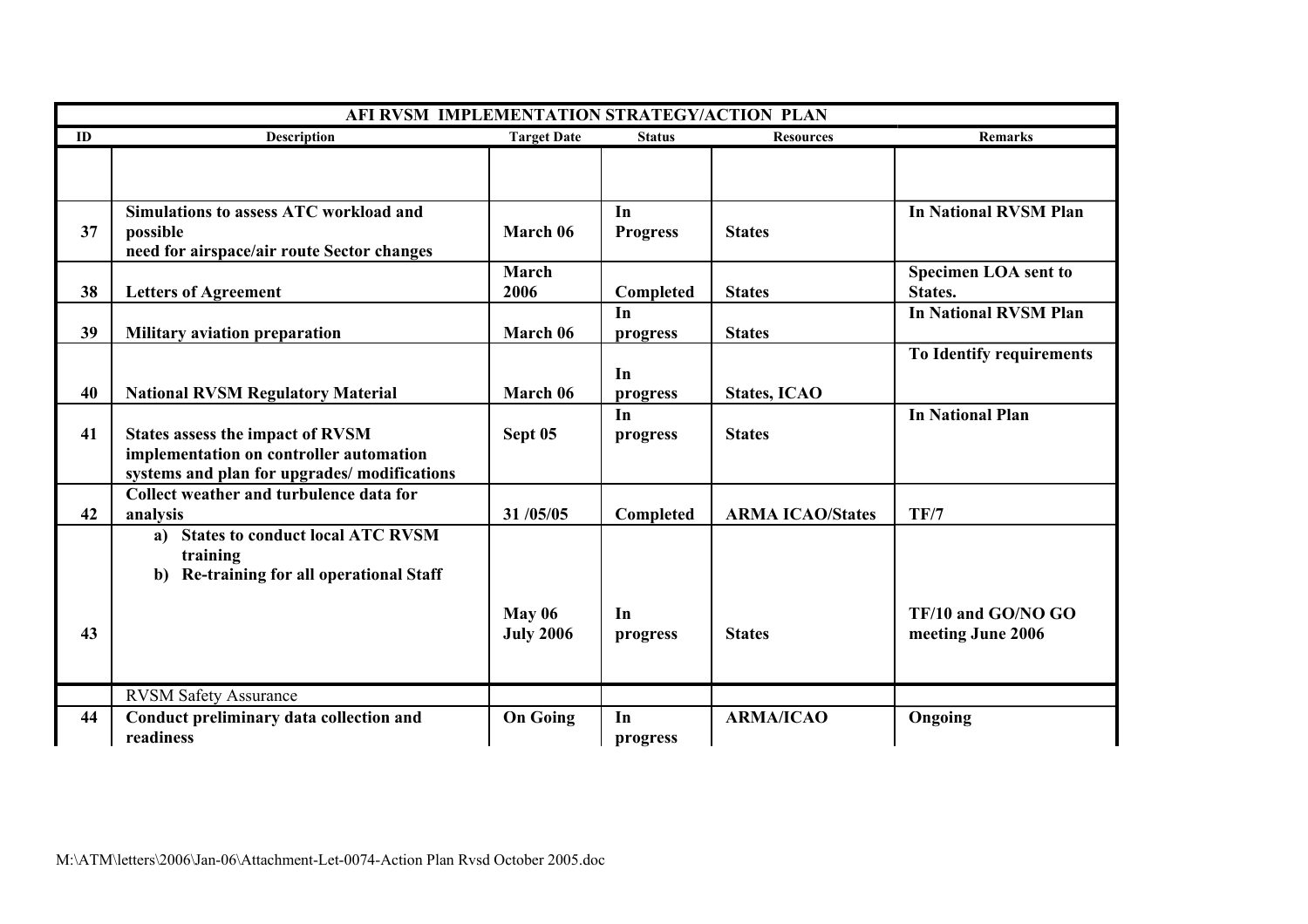| AFI RVSM IMPLEMENTATION STRATEGY/ACTION PLAN |                                                                                                                                                               |                      |                       |                                                    |                                                                                                   |  |
|----------------------------------------------|---------------------------------------------------------------------------------------------------------------------------------------------------------------|----------------------|-----------------------|----------------------------------------------------|---------------------------------------------------------------------------------------------------|--|
| ID                                           | <b>Description</b>                                                                                                                                            | <b>Target Date</b>   | <b>Status</b>         | <b>Resources</b>                                   | <b>Remarks</b>                                                                                    |  |
|                                              | assessment                                                                                                                                                    |                      |                       |                                                    |                                                                                                   |  |
| 45                                           | <b>Develop AFI RVSM Safety Policy</b>                                                                                                                         | 30/06/04             | Completed             | <b>RVSM/ARTF4</b>                                  | <b>Sent to States for</b><br>publication July 2004.                                               |  |
| 46                                           | a) Develop National RVSM Safety Plan                                                                                                                          | 30/06/04             | Completed             | <b>ICAO</b>                                        | <b>Sent to States for Action</b>                                                                  |  |
|                                              | b) Conduct NSP workshops facilitated by ATC<br>experts                                                                                                        | July 05              | Completed             | <b>ICAO</b><br><b>/IATA/ATNS/ASEC</b><br><b>NA</b> | <b>July 2004.</b><br>Nairobi & Dakar July<br>2005                                                 |  |
|                                              | c) Submit NSP's for validation<br>d) Submit final NSP's after validation<br>comments have being taken into account<br>e) Once NSP's are implemented, DCA's to | 31/08/05<br>31/08/05 | In<br><b>Progress</b> | <b>States</b><br><b>States</b>                     | TF7<br>TF7                                                                                        |  |
|                                              | confirm State readiness to Implement RVSM in<br>writing                                                                                                       | June 06              |                       | <b>States</b>                                      | TF7                                                                                               |  |
|                                              | f) Update State readiness document                                                                                                                            | June 06              |                       | <b>ICAO</b>                                        |                                                                                                   |  |
| 47                                           | <b>RVSM Functional Hazard Assessment (FHA)</b>                                                                                                                | $4 - 8/04/05$        | Completed             | <b>ARMA/ICAO</b>                                   | 3 FHA meetings<br>conducted Final FHA 4-<br>8/04/05. Report<br>Completed May 2005 and<br>adopted. |  |
| 48                                           | <b>Validate Functional Hazard Assessment</b>                                                                                                                  | 31/05/05             | Completed             | <b>RVSM ARTF/6</b>                                 | TF/6/25-27/05/05                                                                                  |  |
| 49                                           | Update activities on NSPVP, PISC, CRA,<br>Doc.7030                                                                                                            | $10-12/10/05$        | Completed             | TF/8                                               | October 2005                                                                                      |  |
| 50                                           | <b>RVSM Collision Risk Assessment</b>                                                                                                                         | March 06             | In<br>progress        | ΑRΜΑ/ΙCAO/ΙΑΤΑ                                     | <b>Revised assessment</b>                                                                         |  |
| 51                                           | <b>Validate Collision Risk Assessment</b>                                                                                                                     | March 06             | In<br>progress        | <b>RVSM ARTF/9</b>                                 |                                                                                                   |  |
| 52                                           | <b>Develop AFI Pre-Implementation Safety Case</b>                                                                                                             | March 06             | In<br><b>Progress</b> | <b>ARMA/ICAO/IATA</b>                              | TF9 review PISC progress                                                                          |  |